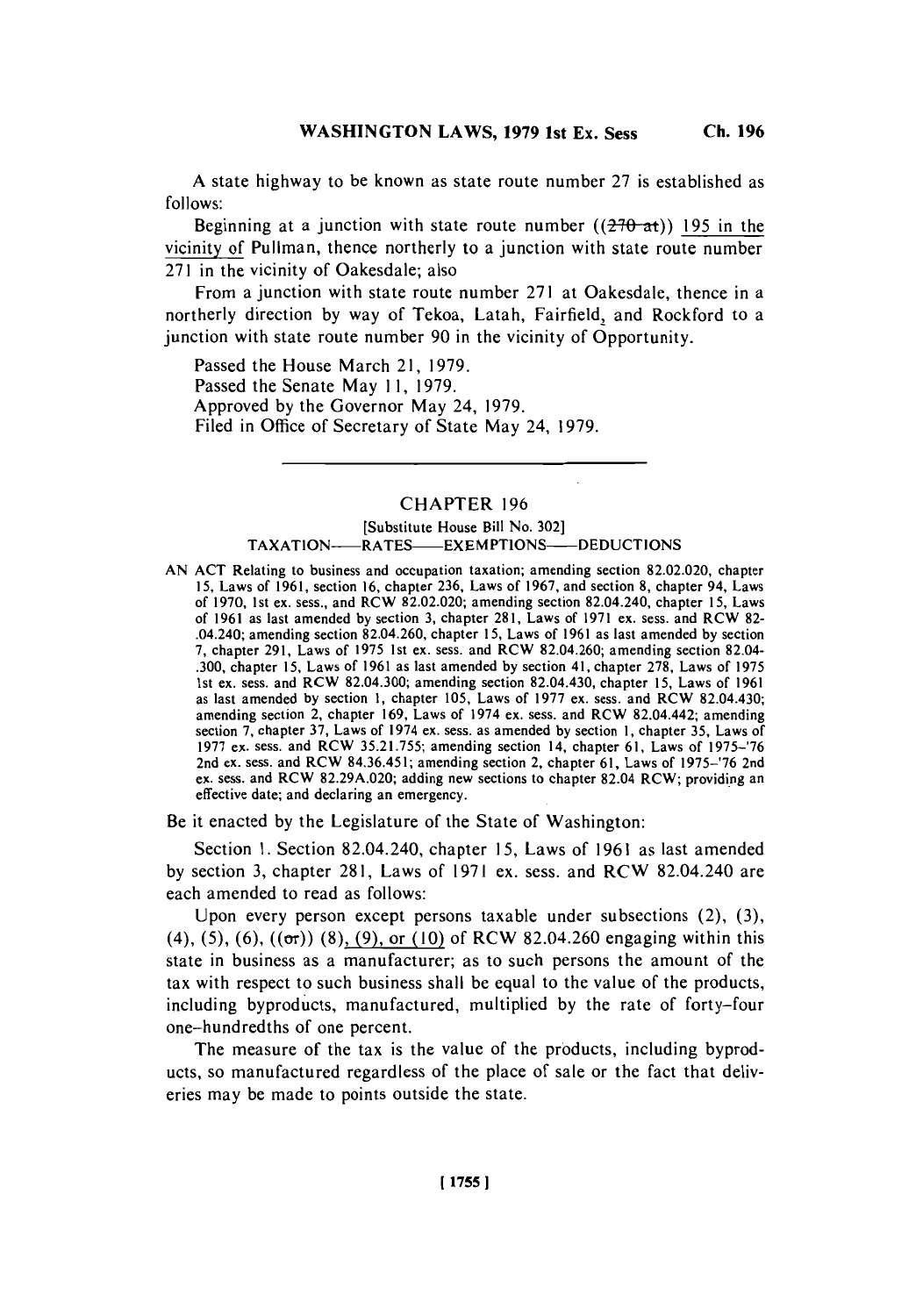### **Ch. WASHINGTON 196 LAWS, 1979 1st Ex. Sess Ch. 196**

Sec. 2. Section 82.04.260, chapter **15,** Laws of **1961** as last amended **by** section **7,** chapter **291,** Laws of **1975** 1st ex. sess. and RCW 82.04.260 are each amended to read as follows:

**(1)** Upon every person engaging within this state in the business of buying wheat, oats, dry peas, corn, rye and barley, but not including any manufactured or processed products thereof, and selling the same at wholesale; the tax imposed shall **be** equal to the gross proceeds derived from such sales multiplied **by** the rate of one one-hundredth of one percent.

(2) Upon every person engaging within this state in the business of manufacturing wheat into flour, soybeans into soybean oil, or sunflower seeds into sunflower oil; as to such persons the amount of tax with respect to such business shall be equal to the value of the flour or oil manufactured, multiplied **by** the rate of one-eighth of one percent.

**(3)** Upon every person engaging within this state in the business of splitting or processing dried peas; as to such persons the amount of tax with respect to such business shall be equal to the value of the peas split or processed, multiplied **by** the rate of one-quarter of one percent.

(4) Upon every person engaging within this state in the business of manufacturing seafood products which remain in a raw, raw frozen, or raw salted state at the completion of the manufacturing **by** that person; as to such persons the amount of tax with respect to such business shall be equal to the value of the products manufactured, multiplied **by** the rate of oneeighth of one percent.

**(5)** Upon every person engaging within this state in the business of manufacturing **by** canning, preserving, freezing or dehydrating fresh fruits and vegetables; as to such persons the amount of tax with respect to such business shall be equal to the value of the products canned, preserved, frozen or dehydrated multiplied **by** the rate of three-tenths of one percent.

**(6)** Upon every person engaging within this state in the business of manufacturing aluminum **pig,** ingot, billet, plate, sheet (flat or coiled), rod, bar, wire, cable or extrusions; as to such persons the amount of the tax with respect to such business shall be equal to the value of the products manufactured multiplied **by** the rate of four-tenths of one percent.

**(7)** Upon every nonprofit corporation and nonprofit association engaging within this state in research and development, as to such corporations and associations, the amount of tax with respect to such activities shall be equal to the gross income derived from such activities multiplied **by** the rate of forty-four one-hundredths of one percent.

**(8)** Upon every person engaging within this state in the business of slaughtering, breaking and/or processing perishable meat products and/or selling the same at wholesale; as to such persons the tax imposed shall be equal to the gross proceeds derived from such sales multiplied **by** the rate of thirty-three one-hundredths of one percent.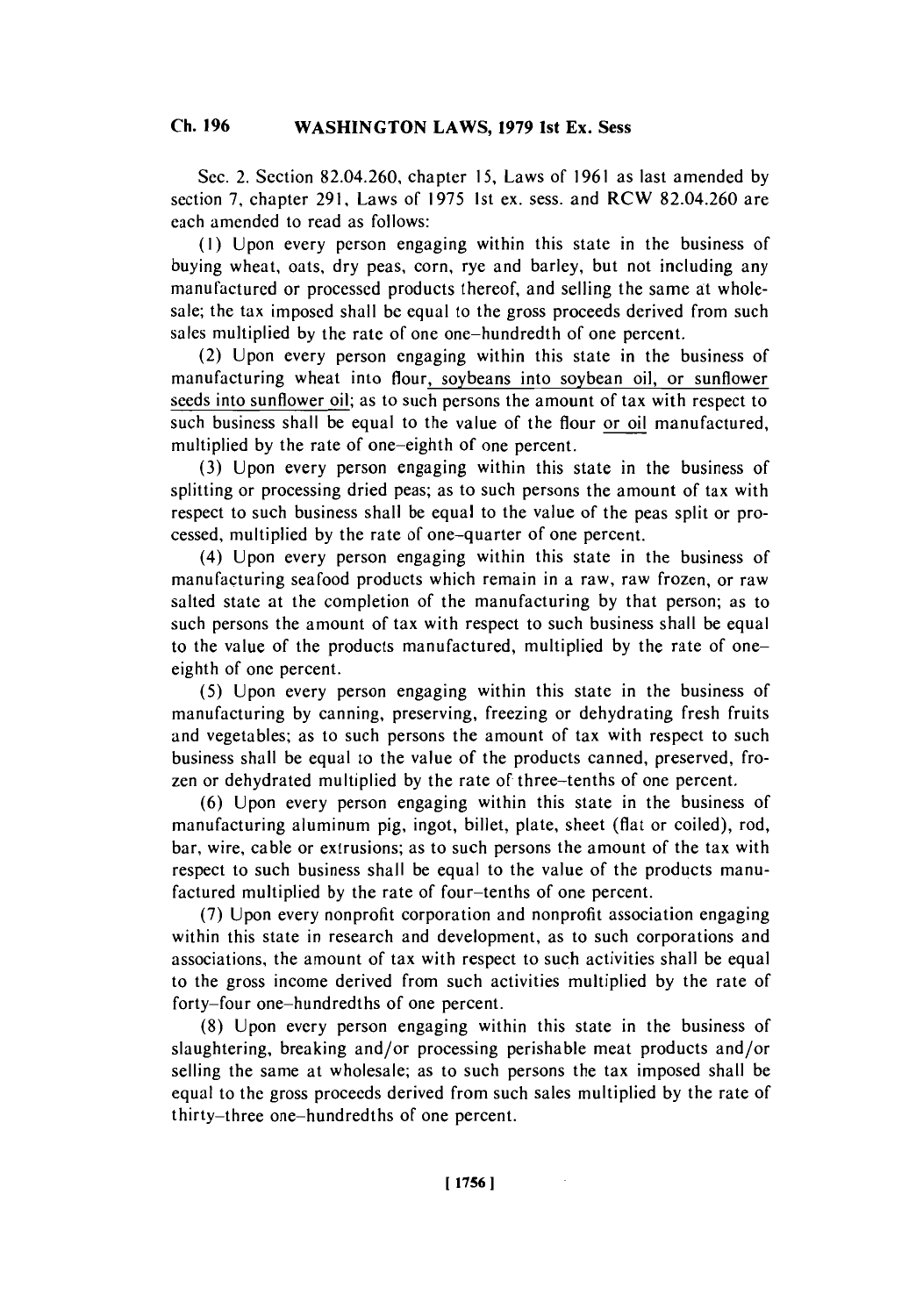**(9)** Upon every person engaging within this state in the business of making sales, at retail or wholesale, of nuclear fuel assemblies manufactured **by** that person, as to such persons the amount of tax with respect to such business shall be equal to the gross proceeds of sales of the assemblies multiplied **by** the rate of twenty-five one-hundredths of one percent.

**(10)** Upon every person engaging within this state in the business of manufacturing nuclear fuel assemblies, as to such persons the amount of tax with respect to such business shall be equal to the value of the products manufactured multiplied **by** the rate of twenty-five one-hundredths of one percent.

**(I I)** Upon every person engaging within this state in the business of acting as a travel agent; as to such persons the amount of the tax with respect to such activities shall be equal to the gross income derived from such activities multiplied **by** the rate of twenty-five one-hundredths of one percent.

(12) Upon every person engaging within this state in business as an international steamship agent, international customs house broker, international freight forwarder, vessel and/or cargo charter broker in foreign commerce, and/or international air cargo agent; as to such persons the amount of the tax with respect to only international activities shall be equal to the gross income derived from such activities multiplied **by** the rate of thirty-three one-hundredths of one percent.

**(1 3)** Upon every person engaging within this state in the business **of** stevedoring and associated activities pertinent to the movement of goods and commodities in waterborne interstate or foreign commerce; as to such persons the amount of tax with respect to such business shall be equal to the gross proceeds derived from such activities multiplied **by** the rate of thirtythree one hundredths of one percent. Persons subject to taxation under this subsection shall be exempt from payment of taxes imposed **by** chapter **82.16** RCW for that portion of their business subject to taxation under this subsection. Stevedoring and associated activities pertinent to the conduct of goods and commodities in waterborne interstate or foreign commerce are defined as all activities of a labor, service or transportation nature wherebycargo may be loaded or unloaded to or from vessels or barges, passing over, onto or under a wharf, pier, or similar structure; cargo may be moved to a warehouse or similar holding or storage yard or area to await further movement in import or export or may move to a consolidation freight station and be stuffed, unstuffed, containerized, separated or otherwise segregated or aggregated for delivery or loaded on any mode of transportation for delivery to its consignee. Specific activities included in this definition are: wharfage, handling, loading, unloading, moving of cargo to a convenient place of delivery to the consignee or a convenient place for further movement to export mode: documentation services in connection with the receipt, delivery, checking, care, custody and control of cargo required in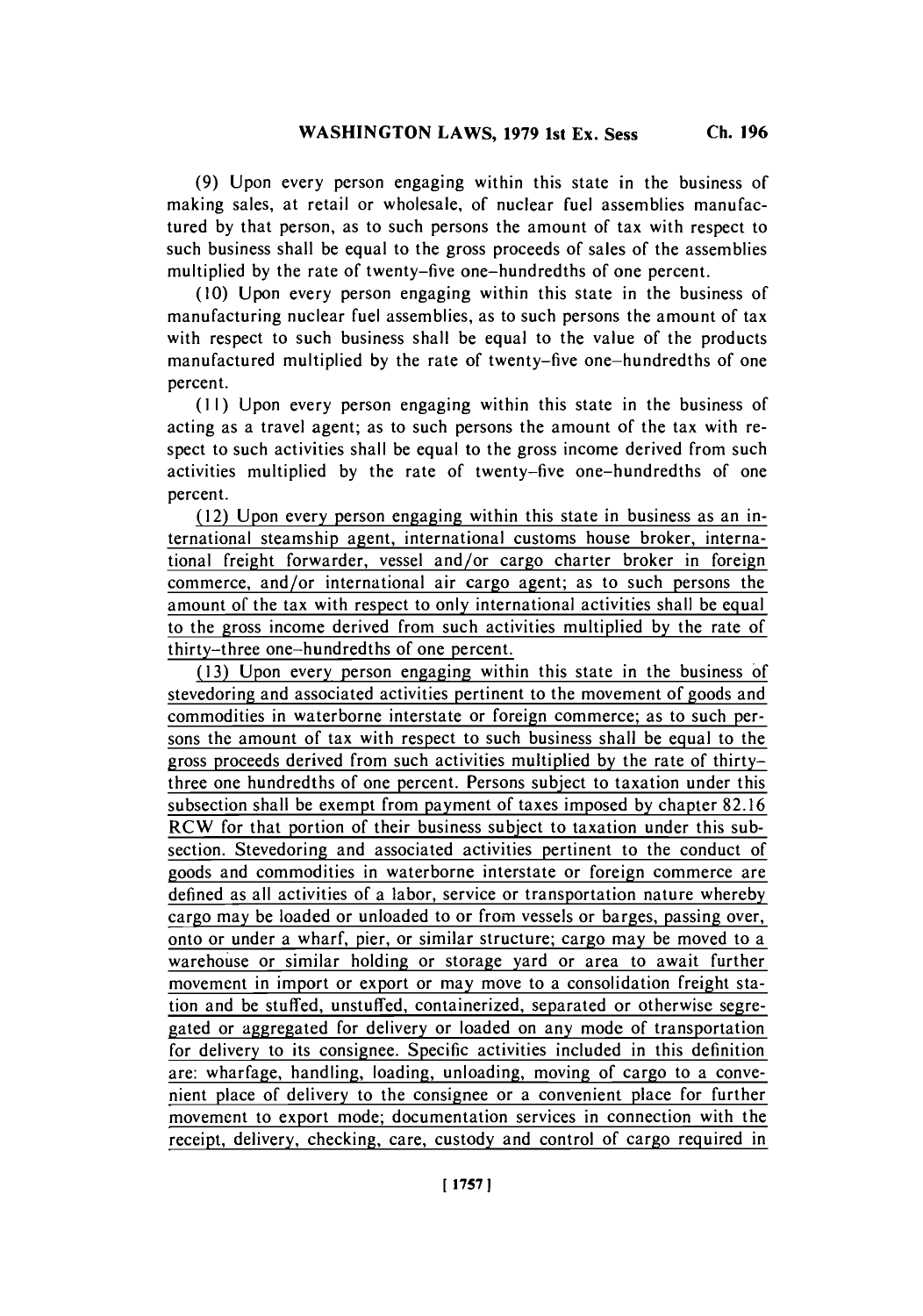the transfer of cargo; imported automobile handling prior to delivery to consignee; terminal stevedoring and incidental vessel services, including but not limited to plugging and unplugging refrigerator service to containers, trailers, and other refrigerated cargo receptacles, and securing ship hatch covers.

Sec. **3.** Section **82.02.020,** chapter **15,** Laws of **1961,** section **16,** chapter **236,** Laws of **1967,** and section **8,** chapter 94, Laws of **1970,** 1st ex. sess., and RCW **82.02.020** are each amended to read as follows:

Except only as expressly provided in RCW **67.28.180** and **67.28.190** and the provisions of chapter 82.14 RCW, the state preempts the field of imposing taxes upon retail sales of tangible personal property, the use of tangible personal property, parimutuel wagering authorized pursuant to RCW **67.16.060,** conveyances, and cigarettes, and no county, town, or other municipal subdivision shall have the right to impose taxes of that nature.

Sec. 4. Section 82.04.300, chapter *15,* Laws of **1961** as last amended **by** section 41, chapter **278,** Laws of **1975** 1st ex. sess. and RCW 82.04.300 are each amended to read as follows:

This chapter shall apply to any person engaging in any business activity taxable under RCW 82.04.230, 82.04.240, 82.04.250, 82.04.260, **82.04.270, 82.04.275, 82.04.280** and 82.04.290 other than those whose value of products, gross proceeds of sales, or gross income of the business is less than  $((three-hundred))$  one thousand dollars per month: PROVIDED, That where one person engages in more than one business activity and the combined measures of the tax applicable to such businesses equal or exceed  $((three hundred))$  one thousand dollars per month, no exemption or deduction from the amount of tax is allowed **by** this section.

Any person claiming exemption under the provisions of this section may be required to file returns even though no tax may be due: PROVIDED, FURTHER, That the department of revenue may allow exemptions, **by** general rule or regulation, in those instances in which quarterly, semiannual, or annual returns are permitted. Exemptions for such periods shall be equivalent in amount to the total of exemptions for each month of a reporting period.

Sec. **5.** Section 82.04.430, chapter **15,** Laws of **1961** as last amended **by** section **1,** chapter **105,** Laws of **1977** ex. sess. and RCW 82.04.430 are each amended to read as follows:

In computing tax there may be deducted from the measure of tax the following items:

**(I)** Amounts derived **by** persons, other than those engaging in banking, loan, security, or other financial businesses, from investments or the use of money as such, and also amounts derived as dividends **by** a parent from its subsidiary corporations;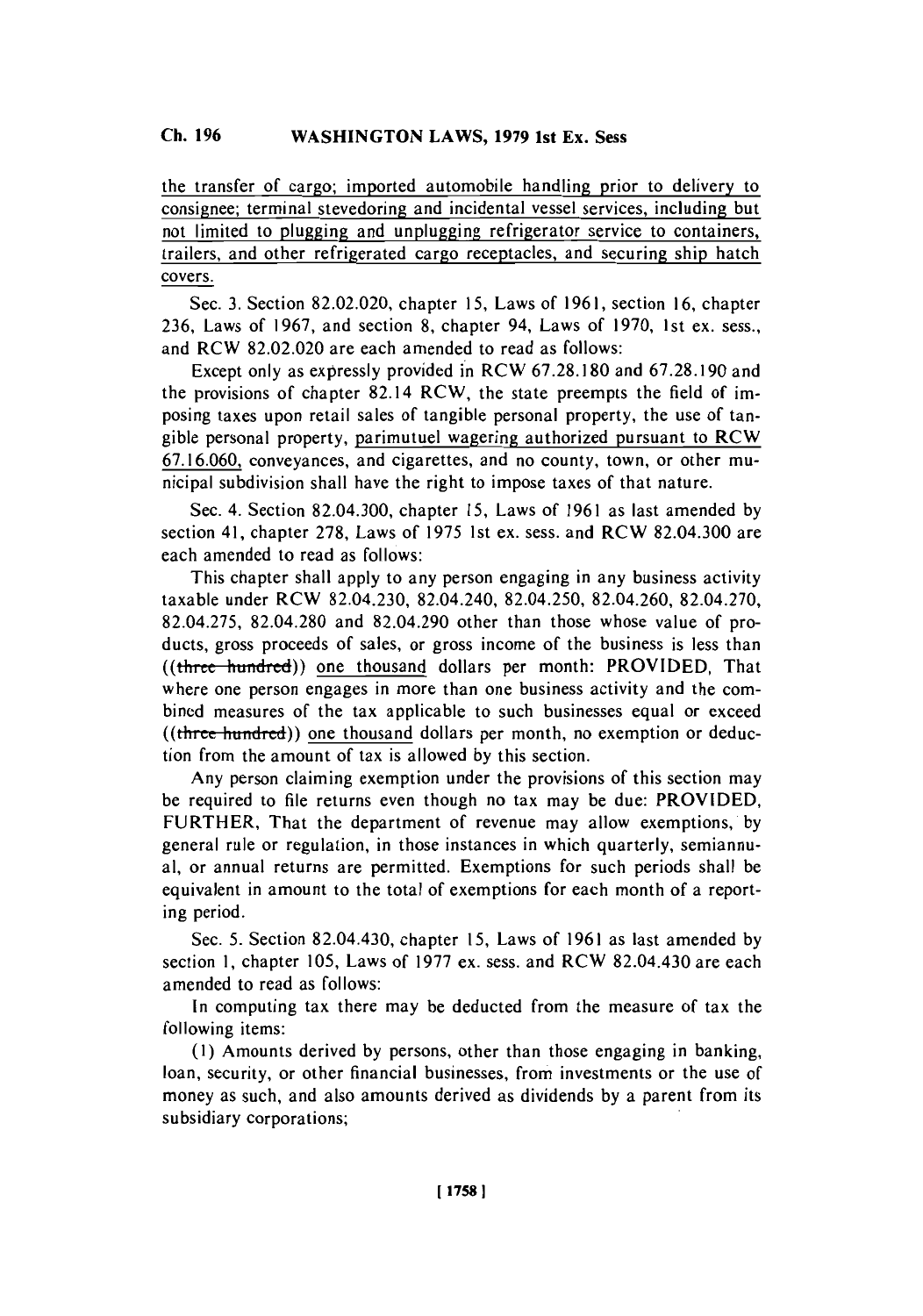(2) Amounts derived from bona fide initiation fees, dues, contributions, donations, tuition fees, charges made for operation of privately operated kindergartens, and endowment funds. This paragraph shall not be construed to exempt any person, association, or society from tax liability upon selling tangible personal property or upon providing facilities or services for which a special charge is made to members or others. ((Dues which are for, or **graduated upon, the amount of service rendered by the recipient thereof are** not permitted as a deduction hereunder;)) If dues are in exchange for any significant amount of goods or services rendered **by** the recipient thereof to members without any additional charge to the member, or if the dues are graduated upon the amount of goods or services rendered, the value of such goods or services shall not be considered as a deduction hereunder;

**(3)** The amount of cash discount actually taken **by** the purchaser. This deduction is not allowed in arriving at the taxable amount under the extractive or manufacturing classifications with respect to articles produced or manufactured, the reported values of which, for the purposes of this tax, have been computed according to the provisions of RCW 82.04.450;

(4) The amount of credit losses actually sustained **by** taxpayers whose regular books of account are kept upon an accrual basis;

**(5)** So much of the sale price of motor vehicle fuel as constitutes the amount of tax imposed **by** the state or the United States government upon the sale thereof;

**(6)** Amounts derived from business which the state is prohibited from taxing under the Constitution of this state or the Constitution or laws of the United States;

**(7)** Amounts derived **by** any person as compensation for the receiving, washing, sorting, and packing of fresh perishable horticultural products and the material and supplies used therein when performed for the person exempted in RCW **82.04.330,** either as agent or as independent contractor;

**(8)** Amounts derived as compensation for services rendered or to be rendered to patients or from sales of prescription drugs as defined in RCW **82.08.030** furnished as an integral part of services rendered to patients **by** a hospital, as defined in chapter 70.41 RCW, devoted to the care of human beings with respect to the prevention or treatment of disease, sickness, or suffering, when such hospital is operated **by** the United States or any of its instrumentalities, or **by** the state, or any of its political subdivisions;

**(9)** Amounts derived as compensation for services rendered to patients or from sales of prescription drugs as defined in RCW **82.08.030** furnished as an integral part of services rendered to patients **by** a hospital, as defined in chapter 70.41 RCW, which is operated as a nonprofit corporation, nursing homes and homes for unwed mothers operated as religious or charitable organizations, but only if no part of the net earnings received **by** such an institution inures directly or indirectly, to any person other than the institution entitled to deduction hereunder. In no event shall any such deduction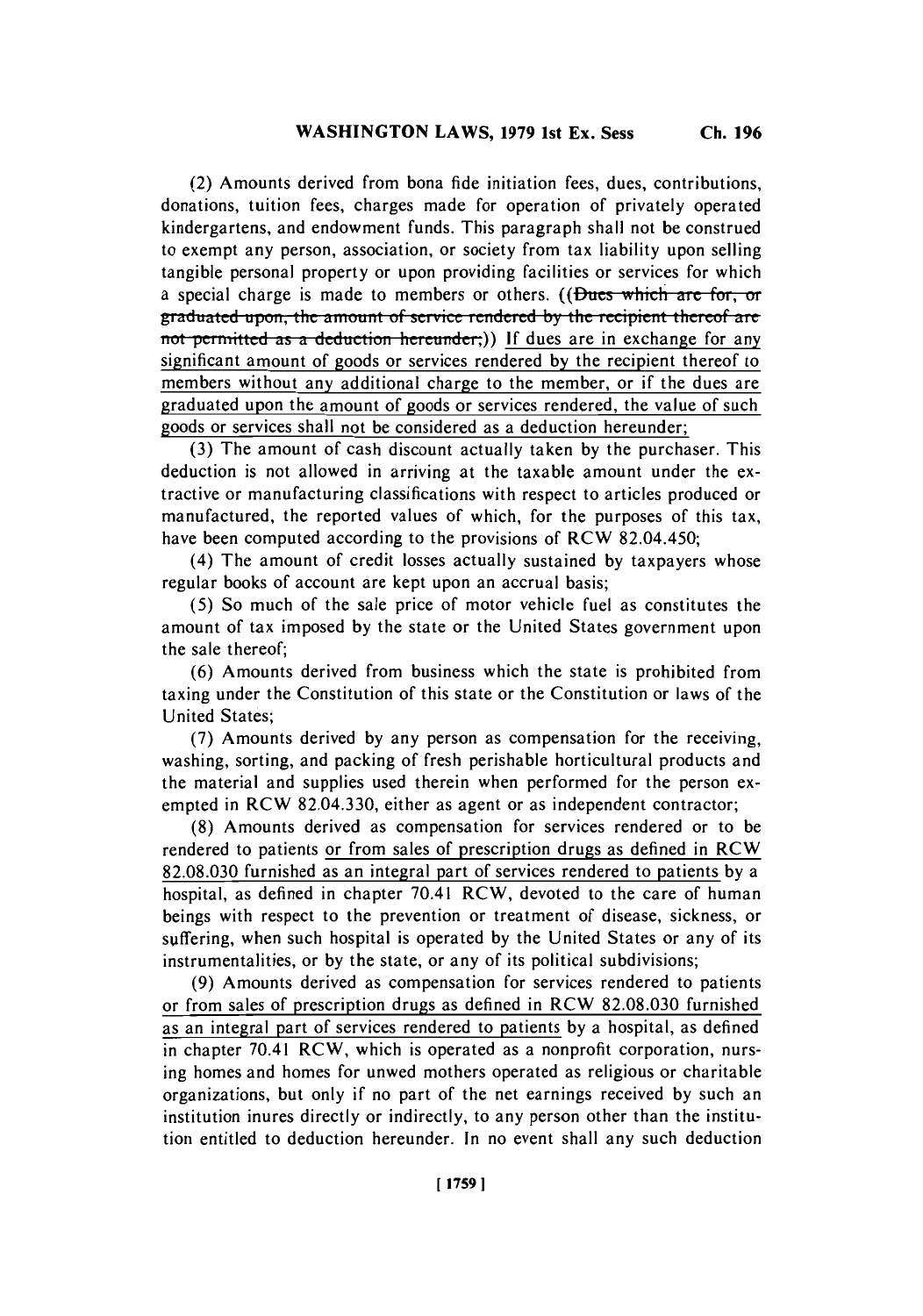#### **Ch. WASHINGTON 196 LAWS, 1979 1st Ex. Sess Ch. 196**

be allowed, unless the hospital building is entitled to exemption from taxation under the property tax laws of this state;

**(10)** Amounts derived **by** a political subdivision of the state of Washington from another political subdivision of the state of Washington as compensation for services which are within the purview of RCW 82.04.290;

**(11) By** those engaged in banking, loan, security or other financial businesses, amounts derived from interest received on investments or loans primarily secured **by** first mortgages or trust deeds on nontransient residential properties;

**(1** 2) **By** those engaged in banking, loan, security or other financial businesses, amounts derived from interest paid on all obligations of the state of Washington, its political subdivisions, and municipal corporations organized pursuant to the laws thereof;

**(13)** Amounts derived as interest on loans to bona fide farmers and ranchers, producers or harvesters of aquatic products, or their cooperatives **by** a lending institution which is owned exclusively **by** its borrowers or members and which is engaged solely in the business of making loans ((for agricultural production)) and providing finance-related services to bona fide farmers and ranchers, producers or harvesters of aquatic products, their cooperatives, rural residents for housing, or persons engaged in furnishing farm-related or aquatic-related services to these individuals or entities;

**(** 14) **By** persons subject to payment of the tax on manufacturers pursuant to RCW 82.04.240, the value of articles to the extent of manufacturing activities completed outside the United States, if

(a) any additional processing of such articles in this state consists of minor final assembly only, and

**(b)** in the case of domestic manufacture of such articles, can be and normally is done at the place of initial manufacture, and

(c) the total cost of the minor final assembly does not exceed two percent of the value of the articles, and

**(d)** the articles are sold and shipped outside the state;

**(1 5)** That portion of amounts received **by** any funeral home licensed to do business in this state which is received as reimbursements for expenditures (for goods supplied or services rendered **by** a person not employed **by** or affiliated or associated with the funeral home) and advanced **by** such funeral home as an accommodation to the persons paying for a funeral, so long as such expenditures and advances are billed to the persons paying for the funeral at only the exact cost thereof and are separately itemized in the billing statement delivered to such persons.

**(16)** Amounts received from the United States or any instrumentality thereof or from the state of Washington or any municipal corporation or political subdivision thereof as compensation for, or to support, health or social welfare services rendered **by** a health or social welfare organization or by a municipal corporation or political subdivision.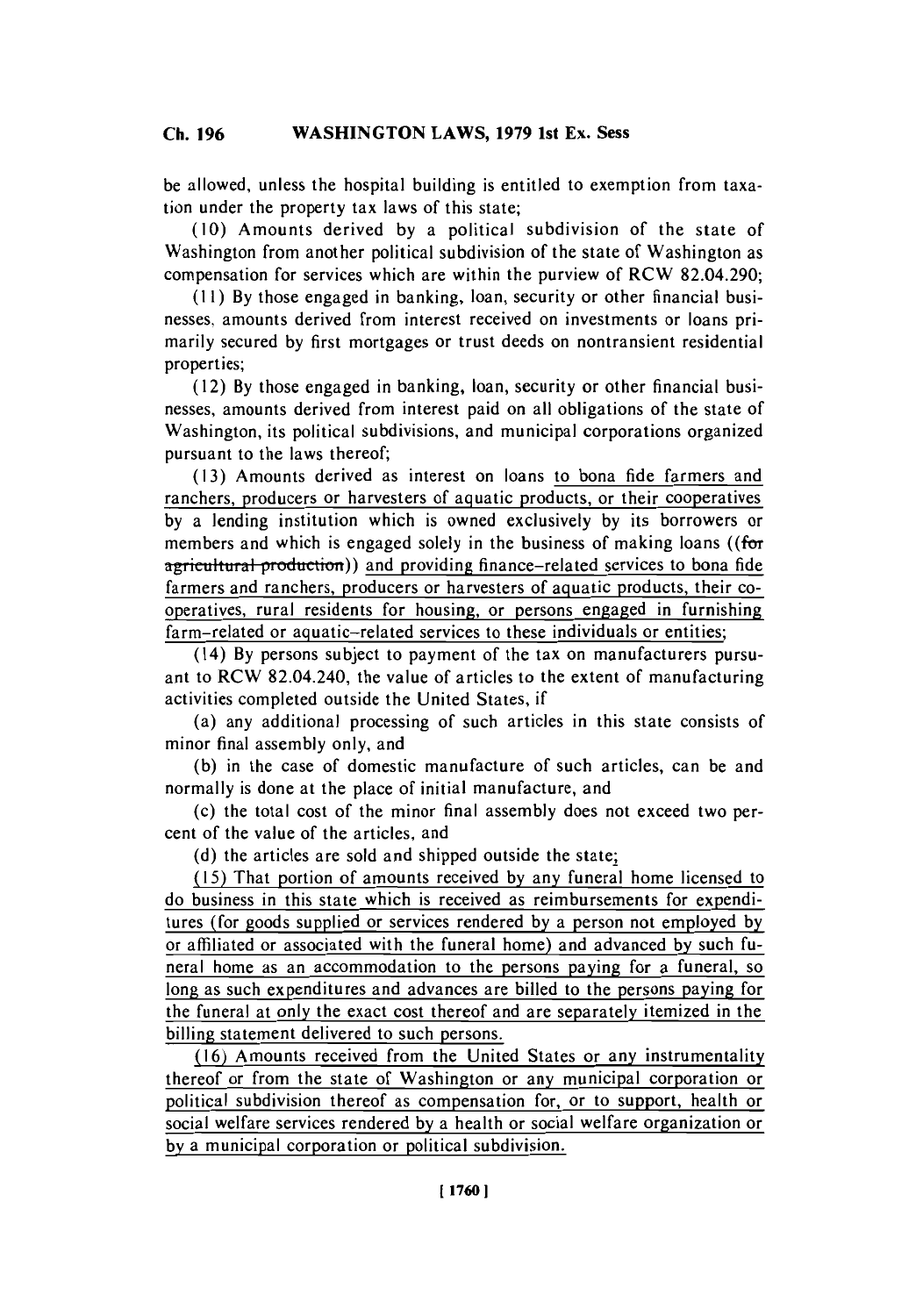**(17)** Amounts used solely for repair, maintenance, replacement, management, or improvement of the residential structures and commonly held property, but excluding property where fees or charges are made for use **by** the public who are not guests accompanied **by** a member, which are derived by:

(a) **A** cooperative housing association, corporation, or partnership from a person who resides in a structure owned **by** the cooperative housing association, corporation, or partnership;

**(b)** An association of owners of property as defined in RCW 64.32.0 10, as now or hereafter amended, from a person who is an apartment owner as defined in RCW 64.32.010; or

(c) An association of owners of residential property from a person who is a member of the association. "Association of owners of residential property" means any organization of all the owners of residential property in a defined area who all hold the same property in common within the area.

For the purposes of this subsection "commonly held property" includes areas required for common access such as reception areas, halls, stairways, parking, etc., and may include recreation rooms, swimming pools and small parks or recreation areas; but is not intended to include more grounds than are normally required in a residential area, or to include such extensive areas as required for golf courses, campgrounds, hiking and riding areas, boating areas, etc.

To qualify for the deductions under this section:

(a) The salary or compensation paid to officers, managers, or employees must be only for actual services rendered and at levels comparable to the salary or compensation of like positions within the county wherein the property is located;

**(b)** Dues, fees, or assessments in excess of amounts needed for the purposes for which the deduction is allowed must be rebated to the members of the association;

(c) Assets of the association or organization must be distributable to all members and must not inure to the benefit of any single member or group of members.

**NEW SECTION.** Sec. **6.** There is added to chapter 82.04 RCW a new section to read as follows:

**(1)** For the purposes of RCW 82.04.430(16), the term "health or social welfare organization" means an organization which renders health or social welfare services as defined in subsection (2) of this section, which is a notfor-profit corporation under chapter 24.03 RCW and which is managed **by** a governing board of not less than eight individuals none of whom is a paid employee of the organization or which is a corporation sole under chapter 24.12 RCW. In addition a corporation in order to be exempt under RCW 82.04.430(16) shall satisfy the following conditions: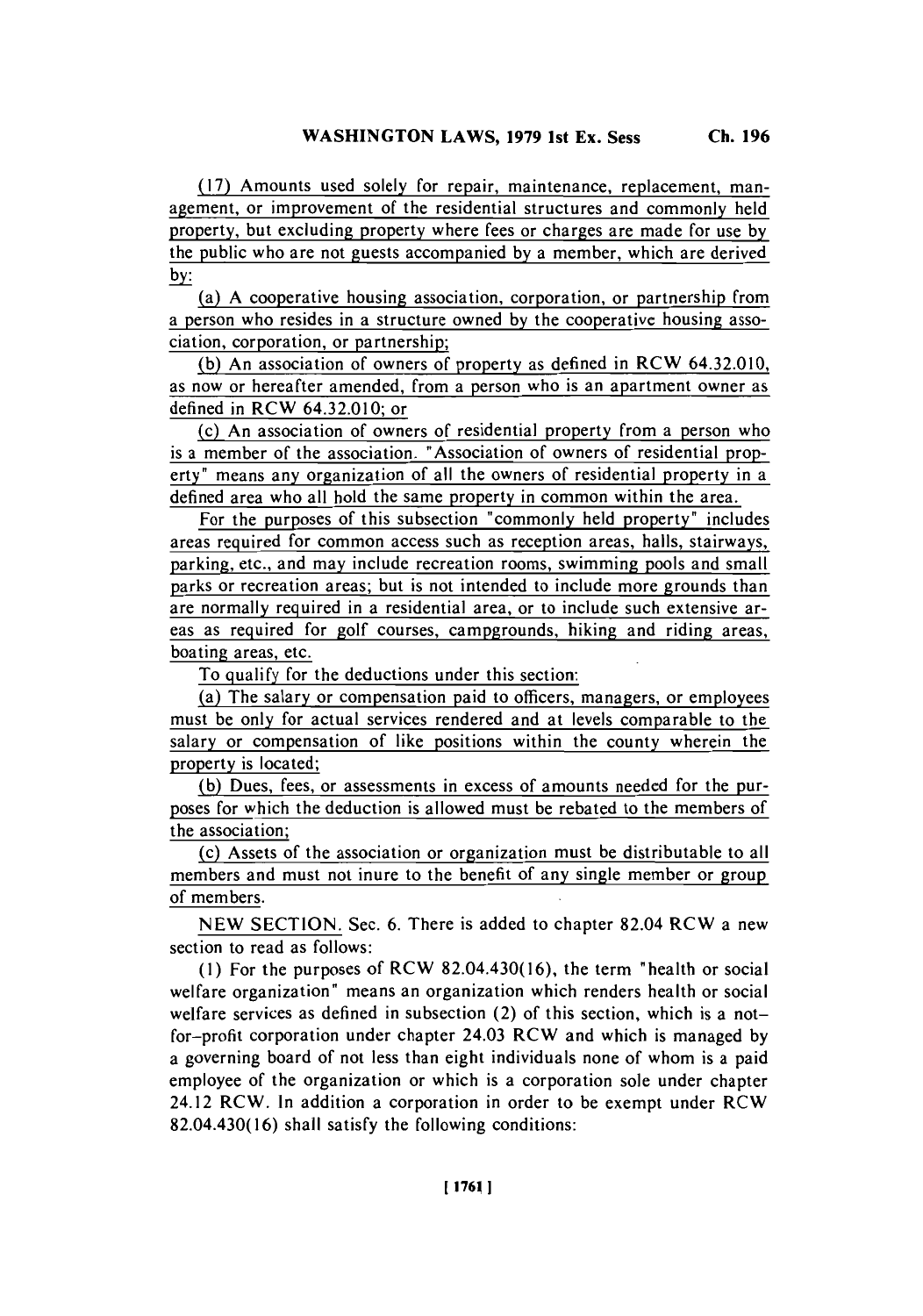#### **Ch. WASHINGTON 196 LAWS, 1979 1st Ex. Sess Ch. 196**

(a) No part of its income may be paid directly or indirectly to its members, stockholders, officers, directors, or trustees except in the form of services rendered **by** the corporation in accordance with its purposes and bylaws;

**(b)** Salary or compensation paid to its officers and executives must be only for actual services rendered, and at levels comparable to the salary or compensation of like positions within the public service of the state;

(c) Assets of the corporation must be irrevocably dedicated to the activities for which the exemption is granted and, on the liquidation, dissolution, or abandonment **by** the corporation, may not inure directly or indirectly to the benefit of any member or individual except a nonprofit organization, association, or corporation which also would be entitled to the exemption;

**(d)** The corporation must be duly licensed or certified where licensing or certification is required **by** law or regulation;

(e) The amounts received qualifying for exemption must be used for the activities for which the exemption is granted;

**(f)** Services must be available regardless of race, color, national origin, or ancestry; and

**(g)** The director of revenue shall have access to its books in order to determine whether the corporation is exempt from taxes within the intent of RCW 82.04.430(16) and this section.

(2) The term "health or social welfare services" includes and is limited to:

(a) Mental health, drug, or alcoholism counseling or treatment;

**(b)** Family counseling;

(c) Health care services;

**(d)** Therapeutic, diagnostic, rehabilitative, or restorative services for the care of the sick, aged, or physically, developmentally, or emotionally-disabled individuals;

(c) Activities which are for the purpose of preventing or ameliorating juvenile delinquency or child abuse, including recreational activities for those purposes;

**(f)** Care of orphans or foster children;

**(g)** Day care of children;

(h) Employment development, training, and placement; and

(i) Legal services to the indigent.

**NEW SECTION.** Sec. **7.** There is added to chapter 82.04 RCW a new section to read as follows:

**(I)** This chapter does not apply to amounts derived **by** a nonprofit organization as a result of conducting or participating in a bazaar or rummage sale if:

.(a) Thc organization does not conduct or participate in more than two bazaars or rummage sales per year; and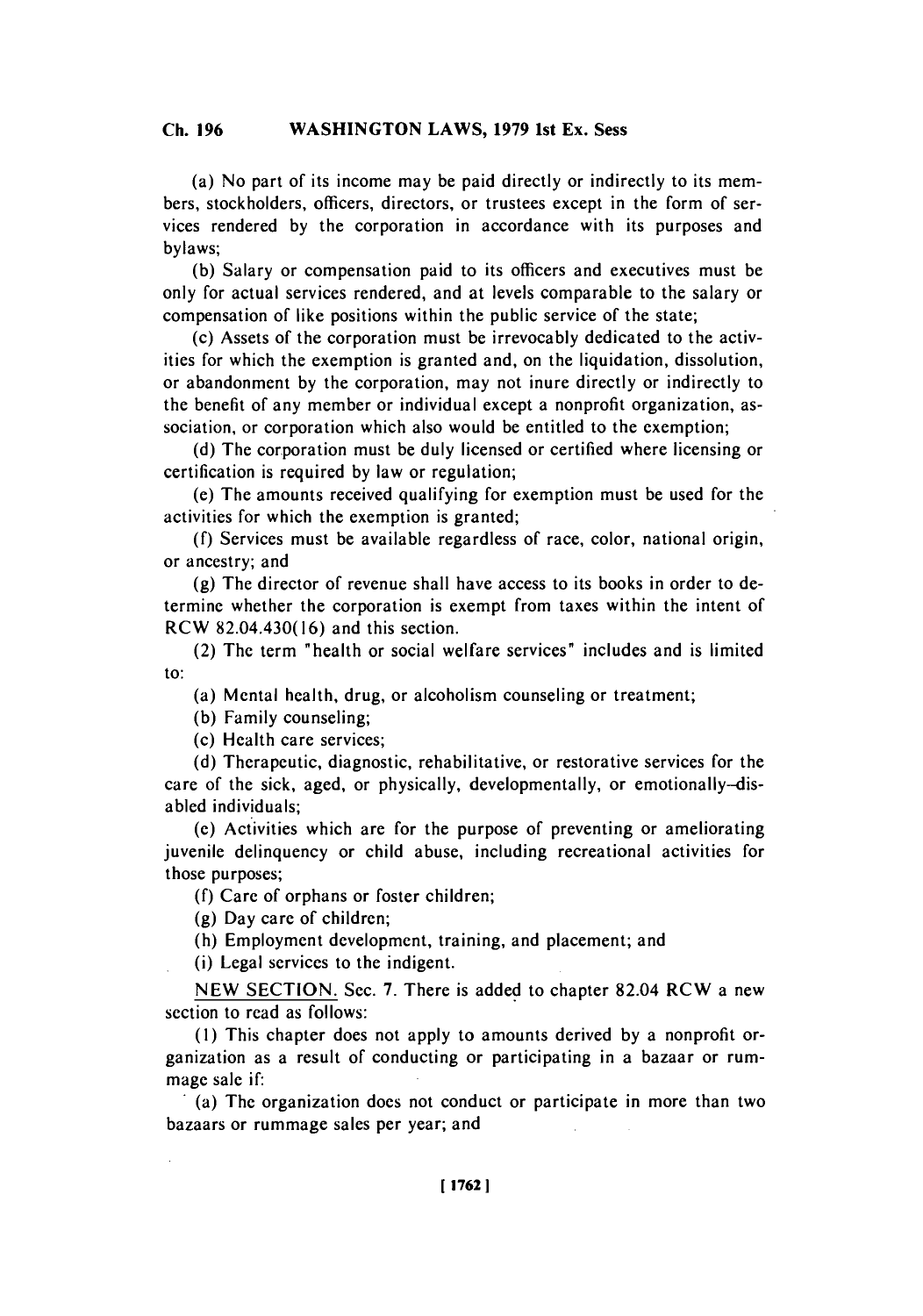**(b)** Each bazaar or rummage sale does not extend over a period of more than two days; and

(c) The gross income received **by** each organization from each bazaar or rummage sale does not exceed one thousand dollars.

(2) For purposes of this section, "nonprofit organization" means an organization that meets all of the following criteria:

(a) The members, stockholders, officers, directors, or trustees of the organization do not receive any part of the organization's gross income, except as payment for services rendered;

**(b)** The compensation received **by** any person for services rendered to the organization does not exceed an amount reasonable under the circumstances; and

(c) The activities of the organization do not include a substantial amount of political activity, including but not limited to influencing legislation and participation in any campaign on behalf of any candidate for political office.

Sec. **8.** Section 2, chapter **169,** Laws of 1974 ex. sess. and RCW 82.04- .442 are each amended to read as follows:

For each of the calendar years 1974 through **1983,** a percentage as set forth below, of any personal property taxes paid before delinquency after May **10,** 1974 **by** any taxpayer upon business inventories during the same calendar year or paid after delinquency under extenuating circumstances if approved **by** the department of revenue shall be allowed as a credit against the total of any taxes imposed on such taxpayer or its successor **by** chapter 82.04 RCW (business and occupation tax), as follows:

| Inventory taxes paid in 1980  seventy percent |  |
|-----------------------------------------------|--|
|                                               |  |
|                                               |  |
|                                               |  |

Sec. **9.** Section **7,** chapter **37,** Laws of 1974 ex. sess. as amended **by** section **1,** chapter **35,** Laws of **1977** ex. sess. and RCW **35.2 1.755** are each amended to read as follows:

**A** public corporation, commission, or authority created pursuant to **RCW 35.21.730** or **35.21.660** shall receive the same immunity or exemption from taxation as that of the city, town, or county creating the same: PRO-**VIDED,** That, except for any property listed on, or which is within a district listed on any federal or state register of historical sites, any such public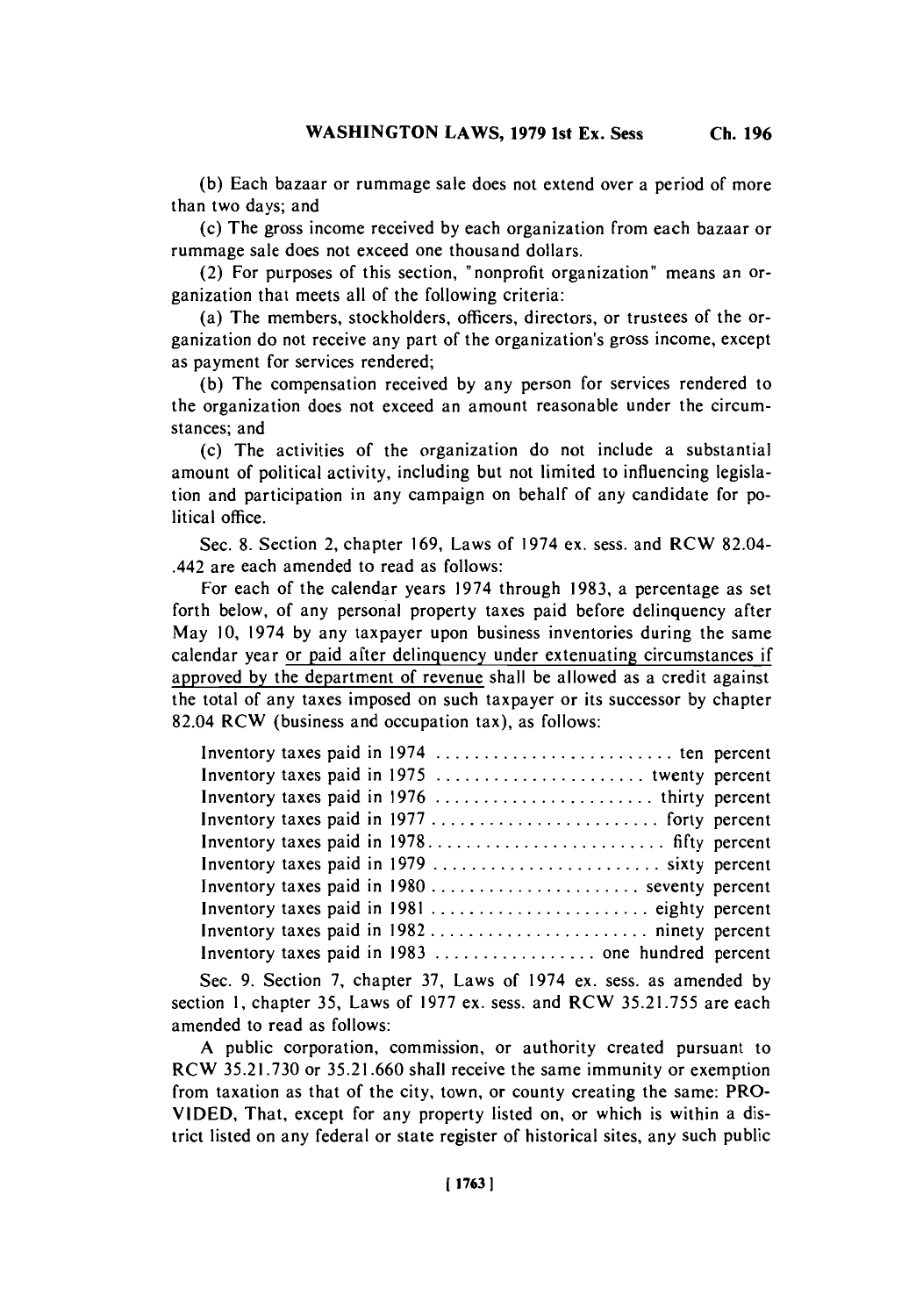#### **WASHINGTON LAWS, 1979 1st Ex. Sess Ch. 196**

corporation, commission, or authority shall pay to the county treasurer an annual excise tax equal to the amounts which would be paid upon real property and personal property devoted to the purposes of such public corporation, commission, or authority were it in private ownership, and such real property and personal property is acquired and/or operated under RCW **35.21.725** through **35.21.755,** and the proceeds of such excise tax shall be allocated **by** the county treasurer to the various taxing authorities in which such property is situated, in the same manner as though the property were in private ownership: PROVIDED FURTHER, That the provisions of chapter 82.29A RCW((<del>, and RCW 84.36.451 and 84.40.175</del>)) shall not apply to property within a district listed on any federal or state register of historical sites and which is controlled **by** a public corporation, commission, or authority created pursuant to RCW **35.2 1.730** or **35.2 1.660,** which was in existence prior to January 1, 1976((<del>; and the exemption set forth in</del>) this proviso shall be allowed in accordance with the following schedule:

| Percentage Exemption of |                            |
|-------------------------|----------------------------|
| <del>rcar</del>         | <b>Tax Otherwise Due</b>   |
| <del>1977 to 1981</del> | <del>100 percent</del>     |
| <del>1982 to 1985</del> | $66\frac{2}{3}$ percent    |
| <del>1986 to 1989</del> | $\frac{33 + 1}{3}$ percent |

and shall expire on December 31, 1989)).

Sec. **10.** Section 14, chapter **61,** Laws of **1975-'76** 2nd ex. sess. and RCW 84.36.451 are each amended to read as follows:

The following property shall be exempt from taxation: Any and all rights to occupy or use any real or personal property owned in fee or held in trust **by:**

**(I)** The United States, the state of Washington, or any political subdivision or municipal corporation of the state of Washington( $($ ;)); or

(2) **A** public corporation, commission, or authority created under RCW **35.2 1.730** or **35.21.660** if the property is listed on or is within a district listed on any federal or state register of historical sites; and

(3) Including any leasehold interest arising from ((such)) the property identified in subsections **(I)** and (2) of this section as defined in RCW **82-** .29A.020: PROVIDED, That ((this)) the exemption under this section shall not apply to any such leasehold interests which are a part of operating properties of public utilities subject to assessment under chapter 84.12 RCW nor **be** construed to modify the provisions of RCW 84.40.230.

Sec. **IL.** Section 2, chapter **6 1,** Laws of **1975-'76** 2nd ex. sess. and **RCW 82.29A.020 are each amended to read as follows:** 

As used in this chapter the following terms shall be defined as follows, unless the context otherwise requires: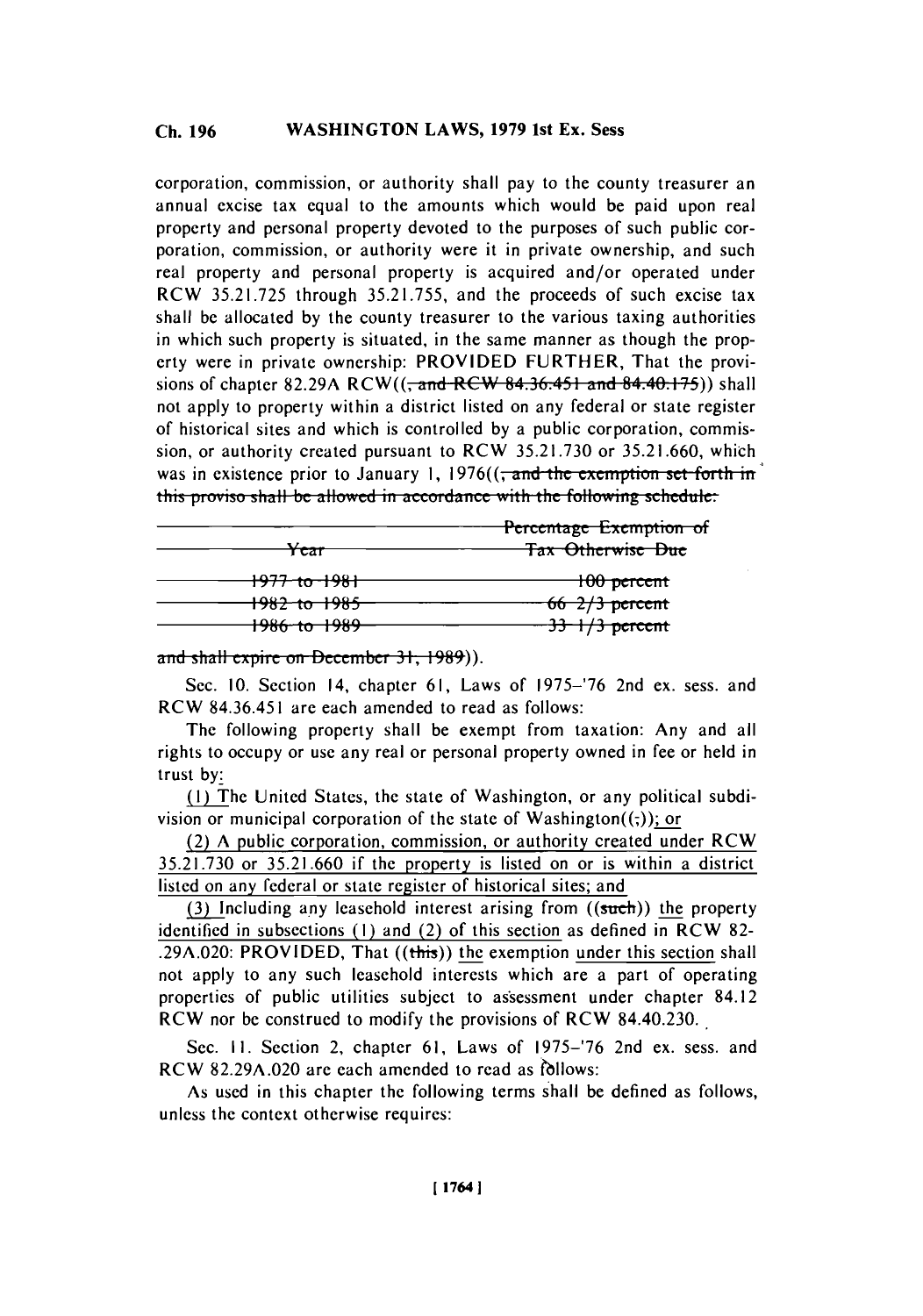**(I)** ' Leasehold interest' shall mean an interest in publicly owned real or personal property which exists **by** virtue of any lease, permit, license, or any other agreement, written or verbal, between the public owner of the property and a person who would not be exempt from property taxes if that person owned the property in fee, granting possession and use, to a degree less than fee simple ownership: PROVIDED, That no interest in personal property (excluding land or buildings) which is owned **by** the United States, whether or not as trustee, or **by** any foreign government shall constitute a leasehold interest hereunder when the right to use such property is granted pursuant to a contract solely for the manufacture or production of articles for sale to the United States or any foreign government. The term "leasehold interest" shall include the rights of use or occupancy **by** others of property which is owned in fee or held in trust **by** a public corporation, commission, or authority created under RCW **35.2 1.730** or **35.2 1.660** if the property is listed on or is within a district listed on any federal or state register of historical sites. The term "leasehold interest" shall not include road or utility easements or rights of access, occupancy or use granted solely for the purpose of removing materials or products purchased from a public owner or the lessee of a public owner.

(2) "Taxable rent" shall mean contract rent as defined in subsection (a) of this subsection in all cases where the lease or agreement has been established or renegotiated through competitive bidding, or negotiated or renegotiated in accordance with statutory requirements regarding the rent payable, or negotiated or renegotiated under circumstances, established **by** public record, clearly showing that the contract rent was the maximum attainable **by** the lessor: PROVIDED, That after January **1, 1986,** with respect to any lease which has been in effect for ten years or more without renegotiation, taxable rent may **be** established **by** procedures set forth in subsection **(b)** of this subsection. **All** other leasehold interests shall be subject to the determination of taxable rent under the terms of subsection **(b)** of this subsection.

(a) "Contract rent" shall mean the amount of consideration due as payment for a leasehold interest, including: The total of cash payments made to the lessor or to another party for the benefit of the lessor according to the requirements of the lease or agreement; expenditures for the protection of the lessor's interest when required **by** the terms of the lease or agreement; and expenditures for improvements to the property to the extent that such improvements become the property of the lessor. Where the consideration conveyed for the leasehold interest is made in combination with payment for concession or other rights granted **by** the lessor, only that portion of such payment which represents consideration for the leasehold interest shall be part of contract rent.

"Contract rent" shall not include: (i) Expenditures made **by** the lessee, which under the terms of the lease or agreement, are to be reimbursed **by**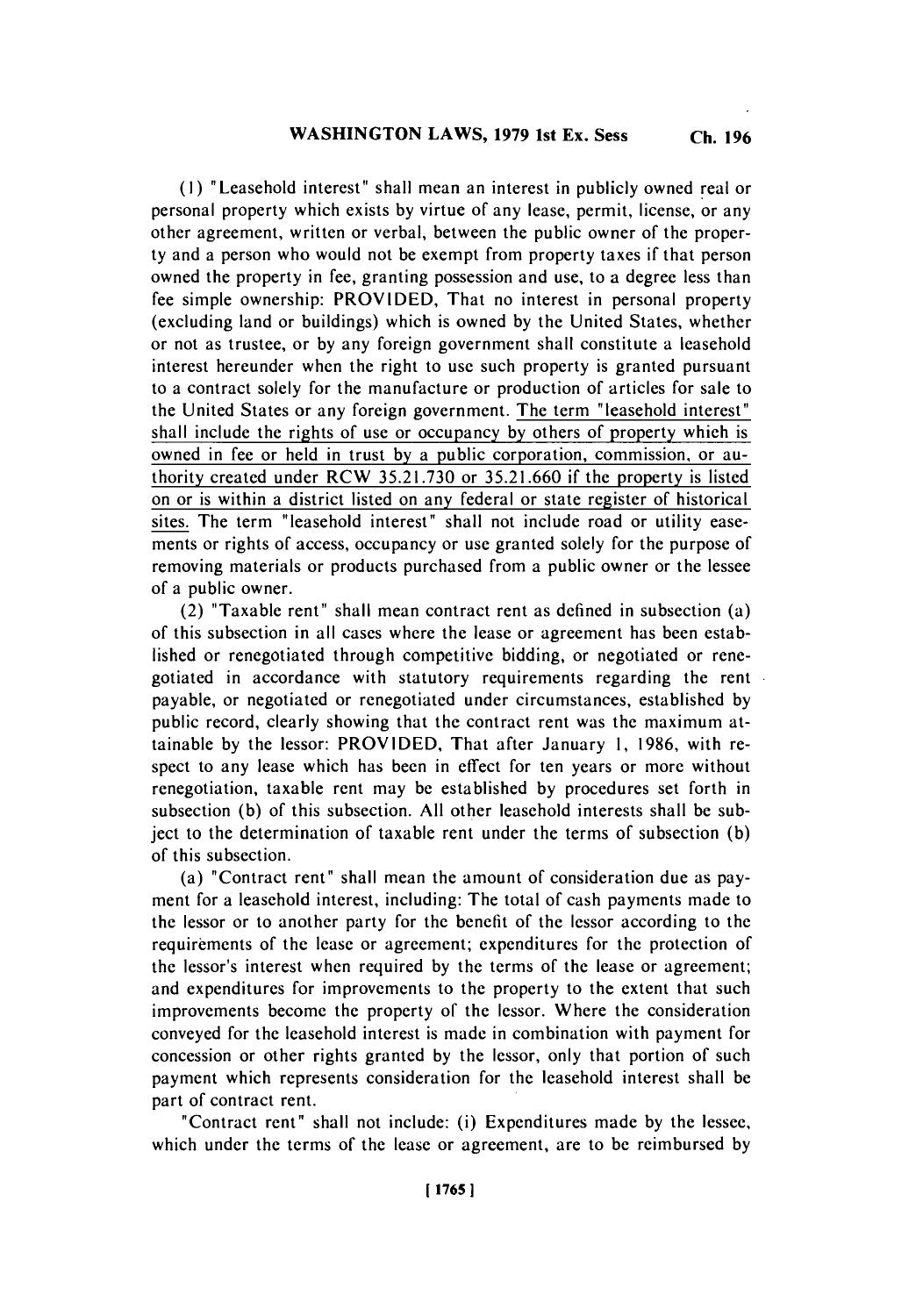### **WASHINGTON LAWS, 1979 1st Ex. Sess Ch. 196**

the lessor to the lessee; (ii) expenditures made **by** the lessee for the replacement or repair of facilities due to fire or other casualty or for alterations or additions made necessary **by** an action of government taken after the date of the execution of the lease or agreement; (iii) improvements added to publicly owned property **by** a sublessee under an agreement executed prior to January **1, 1976,** which have been taxed as personal property of the sublessee prior to January **1, 1976,** or improvements made **by** a sublessee of the same lessee under a similar agreement executed prior to January **1, 1976,** and such improvements shall be taxable to the sublessee as personal property; (iv) improvements added to publicly owned property if such improvements are being taxed as personal property to any person.

Any prepaid contract rent shall be considered to have been paid in the year due and not in the year actually paid with respect to prepayment for a period of more than one year. Expenditures for improvements with a useful life of more than one year which are included as part of contract rent shall be treated as prepaid contract rent and prorated over the useful life of the improvement or the remaining term of the lease or agreement if the useful life is in excess of the remaining term of the lease or agreement. Rent prepaid prior to January **1, 1976,** shall be prorated from the date of prepayment.

With respect to a "product lease", the value of agricultural products received as rent shall be the value at the place of delivery as of the fifteenth day of the month of delivery; with respect to all other products received as contract rent, the value shall be that value determined at the time of sale under terms of the lease.

**(b) If** it shall **be** determined **by** the department of revenue, upon examination of a lessee's accounts or those of a lessor of publicly owned property, that a lessee is occupying or using publicly owned property in such a manner as to create a leasehold interest and that such leasehold interest has not been established through competitive bidding, or negotiated in accordance with statutory requirements regarding the rent payable, or negotiated under circumstances, established **by** public record, clearly showing that the contract rent was the maximum attainable **by** the lessor, the department may establish a taxable rent computation for use in determining the tax payable under authority granted in this chapter based upon the following criteria: (i) Consideration shall be given to rental being paid to other lessors **by** lessees of similar property for similar purposes over similar periods of time; (ii) consideration shall **be** given to what would be considered a fair rate of return on the market value of the property leased less reasonable deductions for any restrictions on use, special operating requirements or provisions for concurrent use **by** the lessor, another person or the general public.

**(3)** "Product lease" as used in this chapter shall mean a lease of property for use in the production of agricultural or marine products to the extent that such lease provides for the contract rent to be paid **by** the delivery